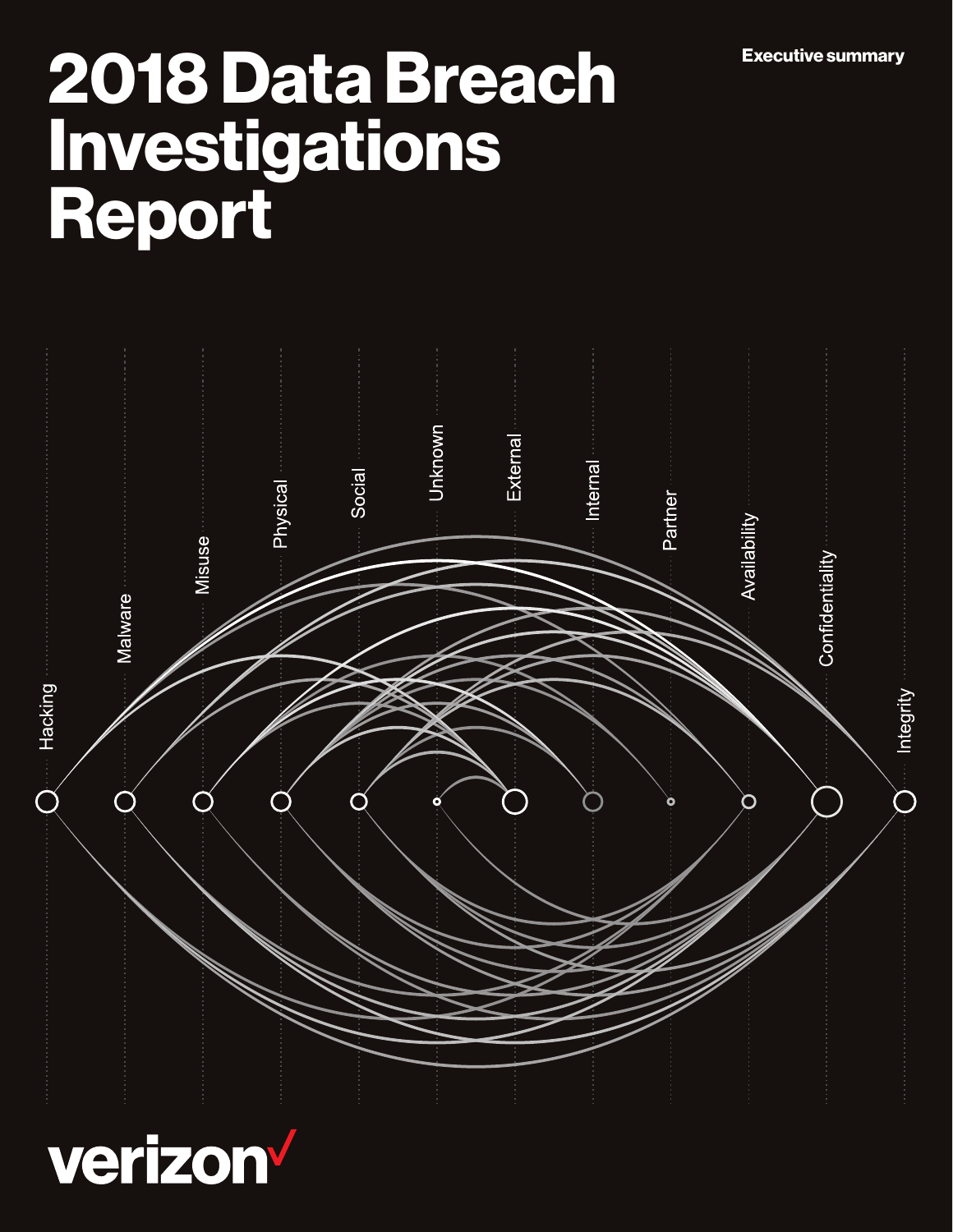

# Your organization's security depends on you.

Data breaches aren't just a problem for security professionals. The impact is felt across the whole business—from your legal team, embroiled in litigation, to your frontline employees, who can't access the tools they need to do their jobs. Everyone needs to play their part in managing the risks. But first you need to understand what you're up against.

You need confidence in your security if you're going to get the most from the latest digital innovations. That's why, every year, we publish the Data Breach Investigations Report (DBIR) —this is our 11th edition. Each report is based on analysis of thousands of real-world incidents—over 53,000 this year, including 2,216 confirmed data breaches.

## 53,308 security incidents, 2,216 data breaches, 65 countries, 67 contributors.

This year we saw, yet again, that cybercriminals are still finding success with the same tried and tested techniques, and their victims are still making the same mistakes.

Let's start you on the path to improved security by examining who has you in their sights, what they're after and how they plan to get their hands on it.

# It will probably be you one day

Most cybercriminals are motivated by cold, hard cash. If there's some way they can make money out of you, they will. That could mean stealing payment card data, personally identifiable information or your intellectual property.

And they don't care who they take it from. Ignore the stereotype of sophisticated cybercriminals targeting billion-dollar businesses. Most attacks are opportunistic and target not the wealthy or famous, but the unprepared.

# 76% of breaches were financially motivated.

# So who are you up against?

Almost three-quarters (73%) of cyberattacks were perpetrated by outsiders. Members of organized criminal groups were behind half of all breaches, with nation-state or state-affiliated actors involved in 12%.

Not all the baddies are outsiders though. Over a quarter (28%) of attacks involved insiders. The insider threat can be particularly difficult to guard against—it's hard to spot the signs if someone is using their legitimate access to your data for nefarious purposes.

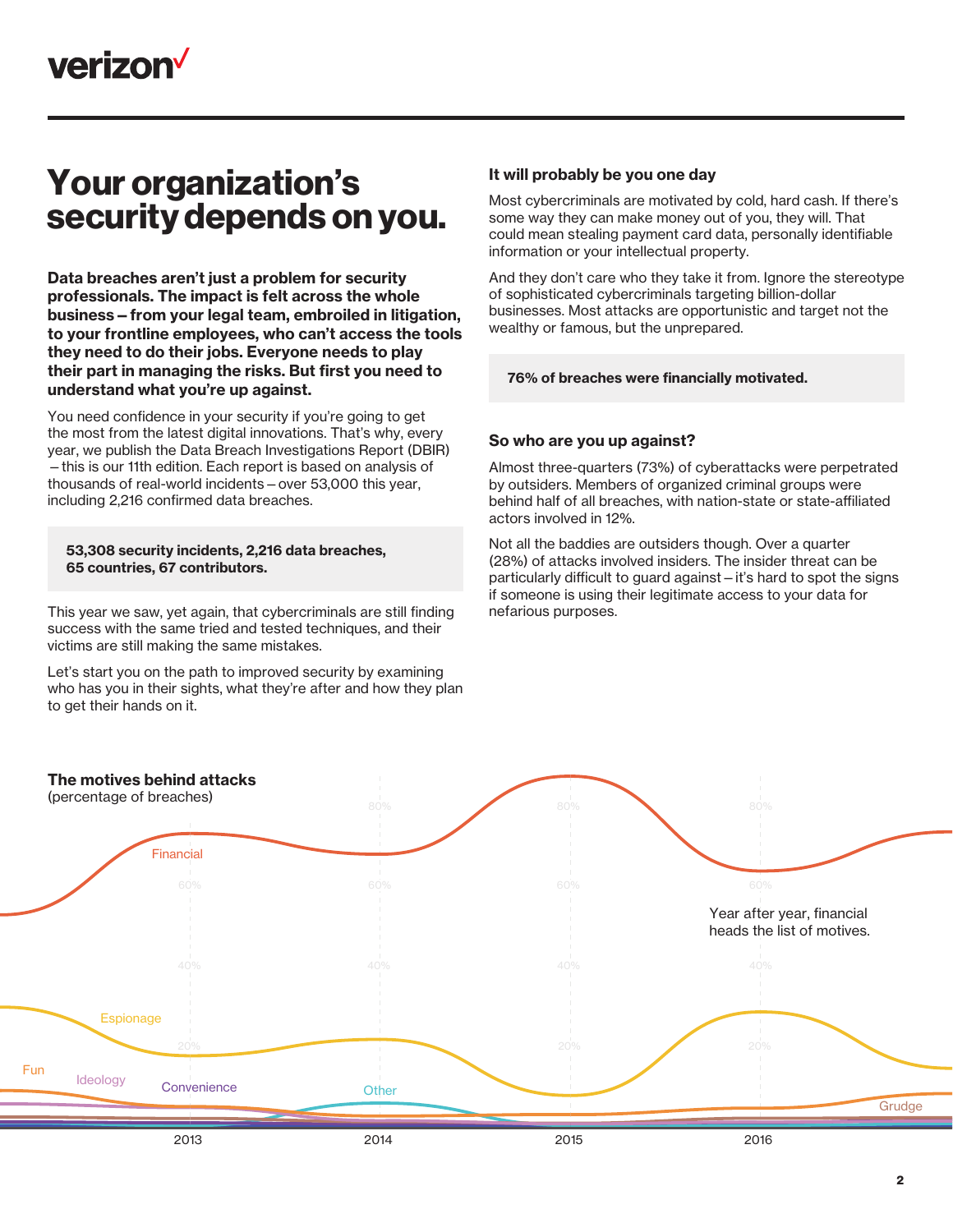

# People make mistakes

Malicious employees looking to line their pockets aren't the only insider threat you face. Errors were at the heart of almost one in five (17%) breaches. That included employees failing to shred confidential information, sending an email to the wrong person or misconfiguring web servers. While none of these were deliberately ill-intentioned, they could all still prove costly.

#### 4% of people will click on any given phishing campaign.

This is something we've been saying for the last three years, and sadly it's still true today—people are still falling for phishing campaigns. The good news is that 78% of people don't click on a single phishing campaign all year. But, on average, 4% of the targets in any given phishing campaign will click it. And incredibly, the more phishing emails someone has clicked, the more likely they are to do so again.

You have 16 minutes until the first click on a phishing campaign. The first report from a savvy user will arrive after 28 minutes.

# Don't get held to ransom

Cybercriminals don't have to steal data to make money—they can just stop you using it. We first saw ransomware rear its ugly head in the 2013 DBIR. In this year's report, it's the most prevalent variety of malware.

Ransomware is the top variety of malicious software, found in 39% of cases where malware was identified.

Why has ransomware become so commonplace? Because it's easy to deploy and can be very effective—you don't have to be a master criminal; off-the-shelf toolkits allow any amateur to create and deploy ransomware in a matter of minutes. There's little risk or cost involved and there's no need to monetize stolen data.

Increasingly, cybercriminals aren't looking to just encrypt single user devices. They can do much more damage, and make much more money, if they can encrypt a file server or database. If you aren't backed up, they could take your business offline.

## What you can do

Read on to discover the biggest threats to your industry.

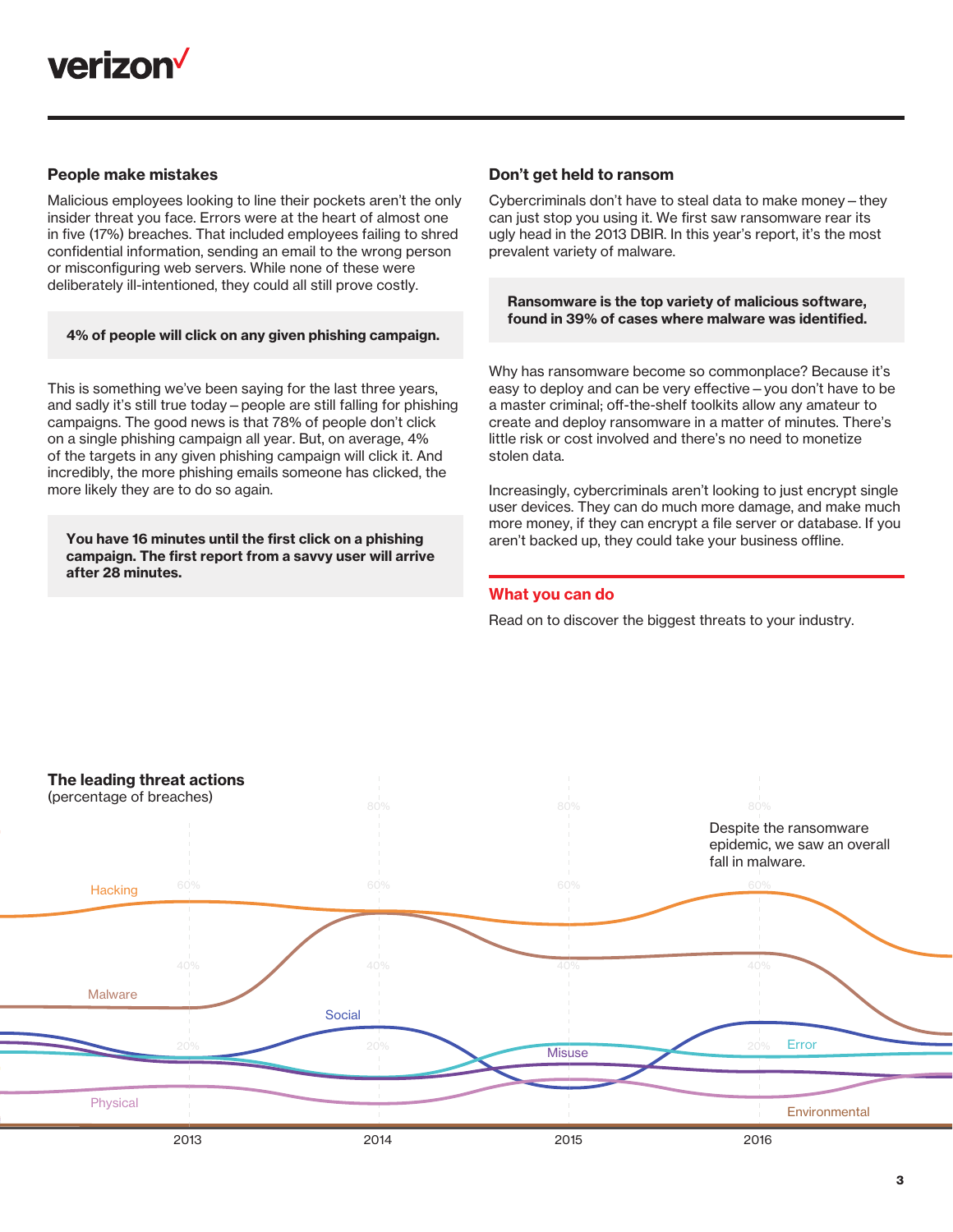

# What's the biggest risk to your business?

Each industry faces a different mix of threats. By understanding the biggest threats to your industry, you'll be able to make best use of your security budget and mitigate the risks.

We report on the threats facing nine industries in this year's DBIR—you can see a summary of the findings below. If your sector isn't there, that doesn't mean you're safe; it just means we didn't have a large enough pool of data to enable us to provide valid insights.

The 2018 DBIR provides a lot more detail on the threats facing each industry, as well as guidance on the steps you can take to manage the risks.

|      | <b>Accommodation</b>                     |                                      |
|------|------------------------------------------|--------------------------------------|
| Who  | 99% external, 1% internal                |                                      |
| What | 93% payment, 5% personal, 2% credentials |                                      |
| How  | 93% hacking, 91% malware                 | <b>Breaches</b><br>'15<br>'17<br>16' |

It's pretty clear-cut where you need to focus. 90% of all breaches involved POS intrusions. In fact, you're over 100 times more likely than the median industry in our dataset to have a POS controller targeted.



Social engineering scams are targeting your employees' personal information, which is then used to commit identity fraud. Your highly sensitive research is also at risk—20% of attacks were motivated by espionage. But sometimes the threats aren't about stealing data for financial gain—11% of attacks have "fun" as their motive.

|      | <b>Financial</b>                    |                                      |
|------|-------------------------------------|--------------------------------------|
| Who  | 79% external, 19% internal          |                                      |
| What | 36% personal, 34% payment, 13% bank |                                      |
| How  | 34% hacking, 34% physical           | <b>Breaches</b><br>'15<br>'17<br>16' |

You still need to be alert to payment card skimmers installed on ATMs by organized criminal groups. Now there's ATM jackpotting too, where software or hardware is installed to make the ATM spit out money. There's also still a very real threat that denial of service attacks could disrupt your operations.

# Number of incidents and breaches by sector

|                 |              | Accommodation |               |     |     |      |
|-----------------|--------------|---------------|---------------|-----|-----|------|
|                 |              | 338 breaches  | 368 incidents |     |     |      |
|                 | Education    |               |               |     |     |      |
|                 | 101 292      |               |               |     |     |      |
|                 | Financial    |               |               |     |     |      |
|                 | 146          | 598           |               |     |     |      |
|                 | Healthcare   |               |               |     |     |      |
|                 | 536          |               |               | 750 |     |      |
|                 | Information  |               |               |     |     |      |
|                 | 109 1,040    |               |               |     |     |      |
|                 |              | Manufacturing |               |     |     |      |
|                 | 71 536       |               |               |     |     |      |
|                 | Professional |               |               |     |     |      |
|                 | 132          | 540           |               |     |     |      |
|                 | Public       |               |               |     |     |      |
|                 | 304          |               | 22,788        |     |     |      |
| <b>Breaches</b> | Retail       |               |               |     |     |      |
|                 | 169          | 317           |               |     |     |      |
|                 | Ω            | 200           | 400           | 600 | 800 | 1000 |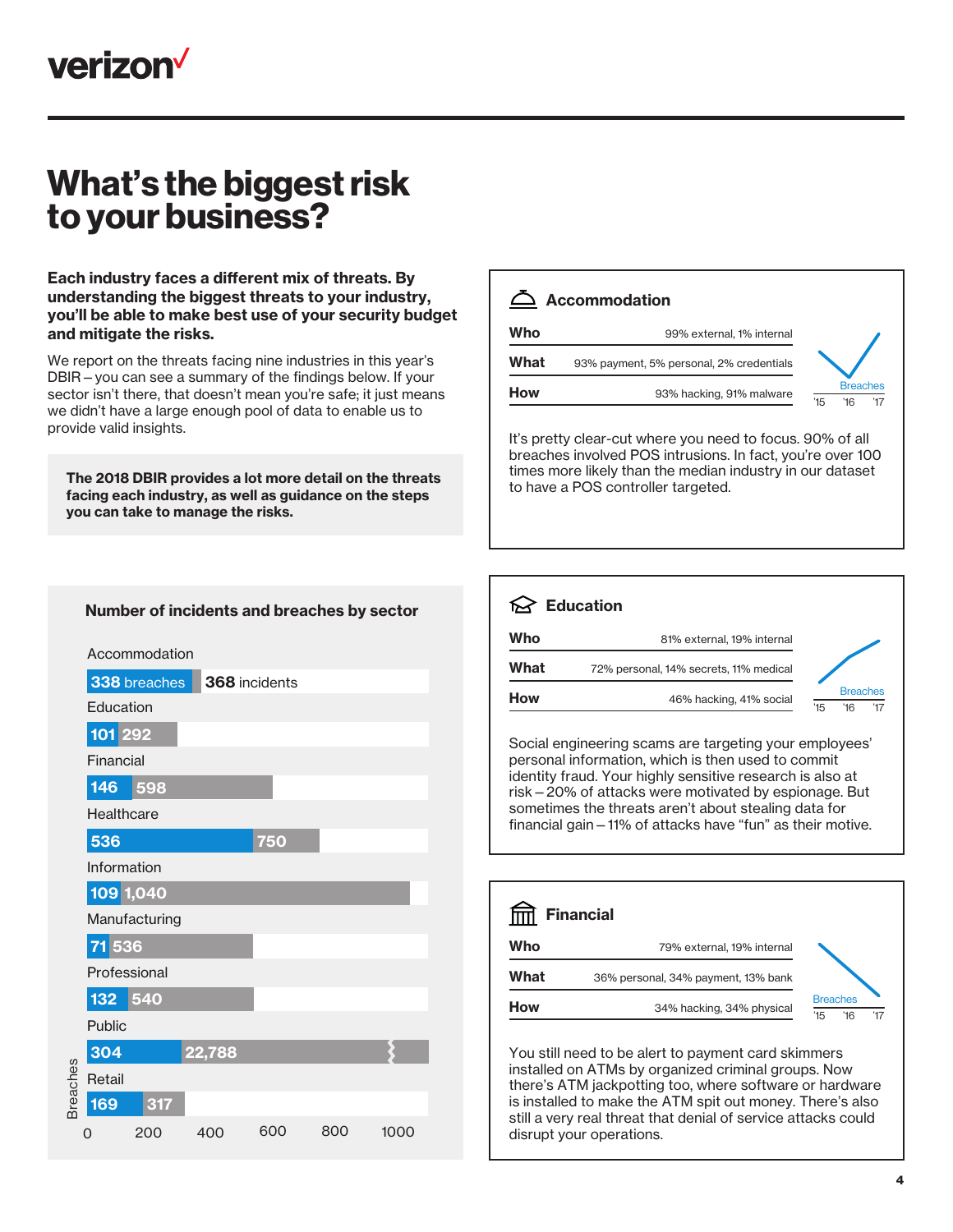

|      | <b>Healthcare</b>                     |     |                        |
|------|---------------------------------------|-----|------------------------|
| Who  | 43% external, 56% internal            |     |                        |
| What | 79% medical, 37% personal, 4% payment |     |                        |
| How  | 35% error, 24% misuse                 | '15 | <b>Breaches</b><br>'16 |

Healthcare is the only industry where the threat from inside is greater than that from outside. Human error is a major contributor to those stats. Employees are also abusing their access to systems or data, although in 13% of cases, it's driven by fun or curiosity—for example, where a celebrity has recently been a patient.



Web application attacks, most often using stolen credentials, are a major issue. Employee error is also having an impact—typically due to misconfigured databases or publishing errors. But perhaps the biggest threat you face is from denial of service attacks—they account for 56% of the incidents witnessed in 2017.



Looking at all-industry data, most cyberattacks are opportunistic. But in manufacturing, 86% are targeted. That target is often the planning, research and development for your new solution. Almost half (47%) of breaches involved the theft of intellectual property to gain competitive advantage.

|      | 28 Professional                             |                                      |
|------|---------------------------------------------|--------------------------------------|
| Who  | 70% external, 31% internal                  |                                      |
| What | 56% personal, 28% credentials, 16% internal |                                      |
| How  | 50% hacking, 21% social                     | <b>Breaches</b><br>'15<br>'17<br>16' |

Attacks are typically financially motivated and often involve phishing or the use of stolen credentials. There's also a danger from your employees making mistakes. While data is typically compromised in hours or less, it can be days before a breach is discovered—typically by a third party.



Cyberespionage remains a major concern—espionage was a motive for 44% of breaches. Attacks usually involve phishing, installations and the use of backdoors or C2 channels. But it's not just state secrets being targeted the personal data you hold on citizens and employees is also at risk.

|      | <b>Retail</b>                             |                                      |
|------|-------------------------------------------|--------------------------------------|
| Who  | 91% external, 10% internal                |                                      |
| What | 73% payment, 16% personal, 8% credentials |                                      |
| How  | 46% hacking, 40% physical                 | <b>Breaches</b><br>'15<br>'17<br>16' |

In terms of data theft, web application attacks leveraging poor validation of inputs or stolen credentials came top. But it's not just the theft of data you need to worry about. Denial of service attacks can have serious consequences, including preventing transactions being processed and slowing down your website and in-store systems.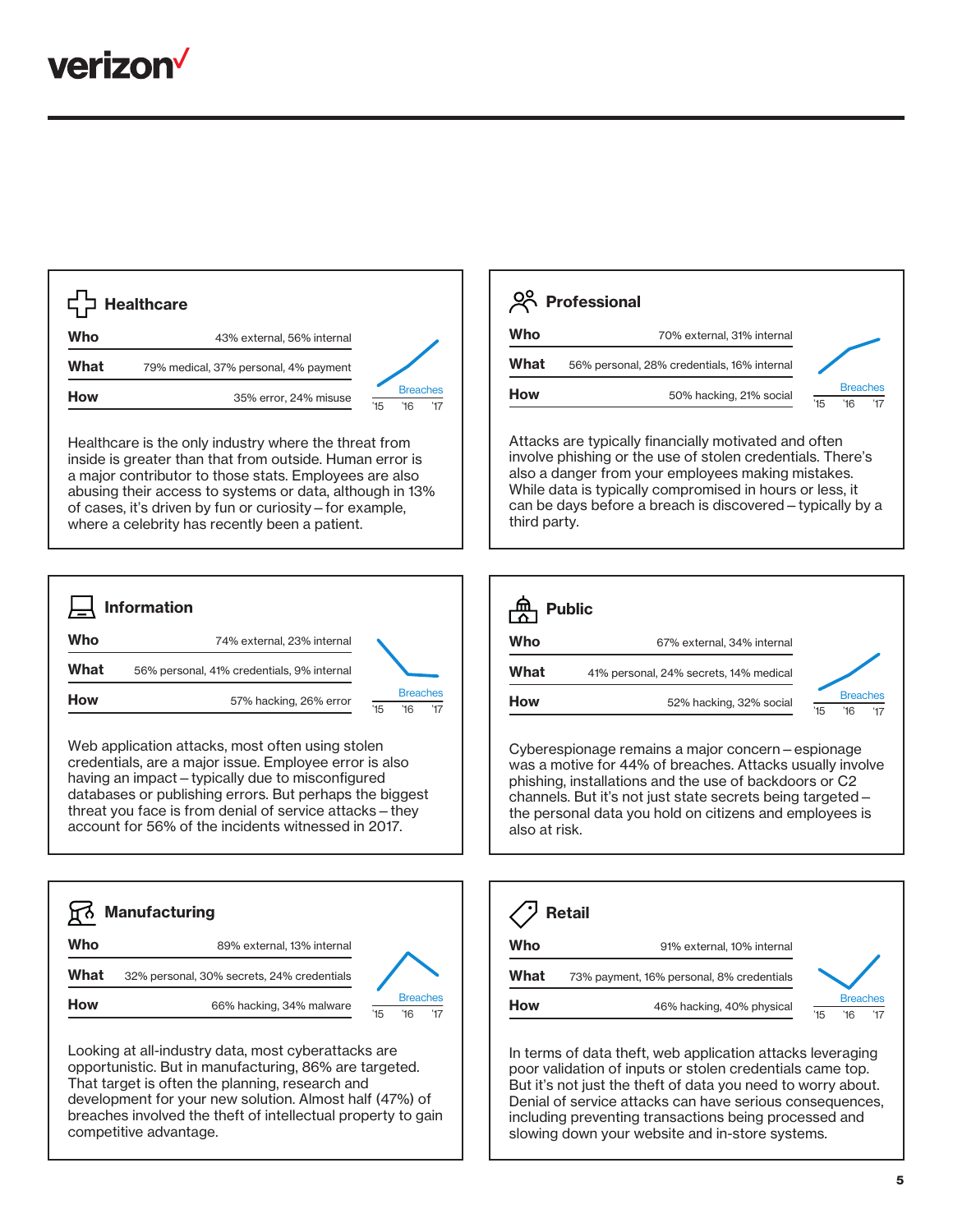

# It's time to act.



The time it takes cybercriminals to compromise a system is often just a matter of minutes—or even seconds. They don't need much time to extract valuable data—they usually have much more than they need as it typically takes organizations weeks or months to discover a breach.

## 68% of breaches took months or longer to discover.

In many cases, it's not even the organization itself that spots the breach—it's often a third party, like law enforcement or a partner. Worst of all, many breaches are spotted by customers. You don't need us to tell you how bad that would be for your brand reputation.

Protecting your good name comes down to two things: defense and response. You should build defenses that are strong enough to send cybercriminals in the direction of an easier target. But no defense is 100% effective. Should an attacker get through, you need to be prepared to respond quickly and effectively.

# What you can do

## Be vigilant

Don't wait to find out about a breach from law enforcement or a customer. Log files and change management systems can give you early warning of a security compromise.

## Make people your first line of defense

Do your employees understand how important cybersecurity is to your brand, and your bottom line? Get them on board, and teach them how to spot the signs of an attack and how to react.

#### Only keep data on a need-to-know basis

Do you know who can see your sensitive data and systems? Limit access to the people who need it to do their jobs, and have processes in place to revoke it when they change roles.

#### Patch promptly

Cybercriminals are still successfully exploiting known vulnerabilities. You can guard against many threats simply by keeping your anti-virus software up to date.

#### Encrypt sensitive data

Do what you may, one day you're likely to be the victim of a breach. But by encrypting your data you can render it useless if it is stolen.

## Use two-factor authentication

Phishing campaigns are still hugely effective. And employees make mistakes. Two-factor authentication can limit the damage that can be done if credentials are lost or stolen.

#### Don't forget physical security

Not all data theft happens online. Surveillance cameras and entry systems for restricted areas, for example, can help avoid criminals tampering with systems or stealing sensitive material.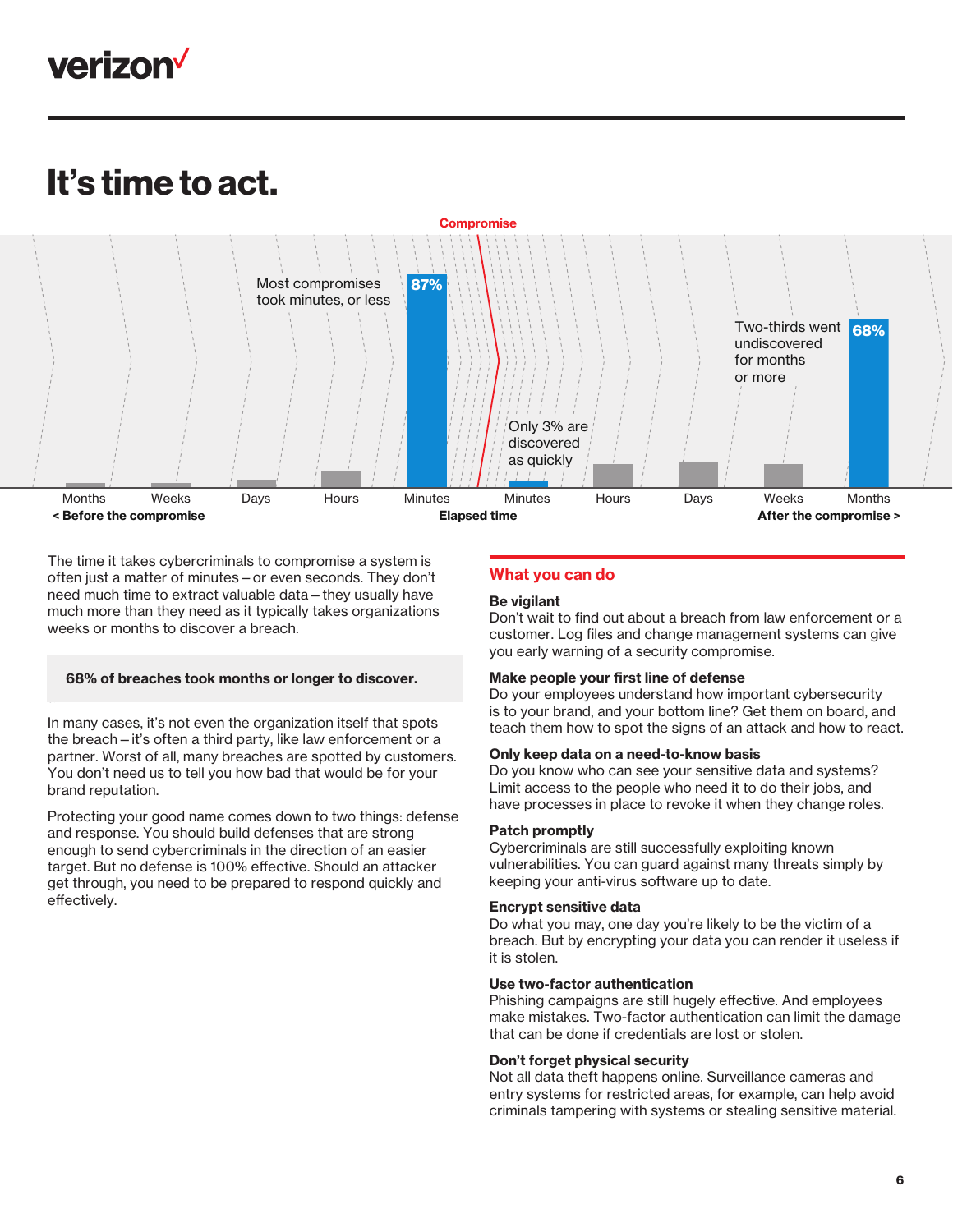# Leverage our intelligence.

Attackers are constantly developing new tactics to help them access your systems and data. But what's clear from our research is that too many organizations continue to make their job easy. Some companies are failing to take the most basic of security measures like keeping anti-virus software up to date or training staff on how to spot the signs of an attack.

The best way to mitigate the risks is to understand the threats you face. The DBIR can help. Back in 2014, we identified nine incident patterns that cover most of the threats you're likely to face—and these still hold true today.

94% of security incidents and 90% of confirmed data breaches fall into our nine incident classification patterns across all years.

These patterns give you a quick and easy way to assess the biggest risks to your business. That means if you're commissioning a new app or updating systems, you can build more effective security in from the start. And it means that security professionals can prioritize their spend.

For more information on the patterns and how they relate to your industry, take a look at the 2018 DBIR.

# Breaches by pattern

Web Applications

|          | 414                           |                              |     |     |     |      |  |
|----------|-------------------------------|------------------------------|-----|-----|-----|------|--|
|          | <b>Miscellaneous Errors</b>   |                              |     |     |     |      |  |
|          | 347                           |                              |     |     |     |      |  |
|          | Point of Sale                 |                              |     |     |     |      |  |
|          | 324                           |                              |     |     |     |      |  |
|          |                               | <b>Everything Else</b>       |     |     |     |      |  |
|          | 308                           |                              |     |     |     |      |  |
|          |                               | Privilege Misuse             |     |     |     |      |  |
|          | 276                           |                              |     |     |     |      |  |
|          |                               | Cyber-Espionage              |     |     |     |      |  |
|          | 171                           |                              |     |     |     |      |  |
|          | <b>Lost and Stolen Assets</b> |                              |     |     |     |      |  |
|          | 145                           |                              |     |     |     |      |  |
|          | Crimeware                     |                              |     |     |     |      |  |
|          | 140                           |                              |     |     |     |      |  |
|          |                               | <b>Payment Card Skimmers</b> |     |     |     |      |  |
|          | 111                           |                              |     |     |     |      |  |
| Breaches |                               | <b>Denial of Service</b>     |     |     |     |      |  |
|          | $\mathbf 0$                   |                              |     |     |     |      |  |
|          | 0%                            | 20%                          | 40% | 60% | 80% | 100% |  |
|          |                               |                              |     |     |     |      |  |

# The Verizon Data Breach Investigations Report can help you understand the threats to your organization, and how you can mitigate the risks.

The 2018 report is based on a detailed analysis of over 53,000 security incidents, including 2,216 confirmed data breaches. Now in its 11th year, the DBIR has established itself as one of the security industry's most respected sources of information.

Download the full report:

[verizonenterprise.com/DBIR2018](http://www.verizonenterprise.com/DBIR2018)